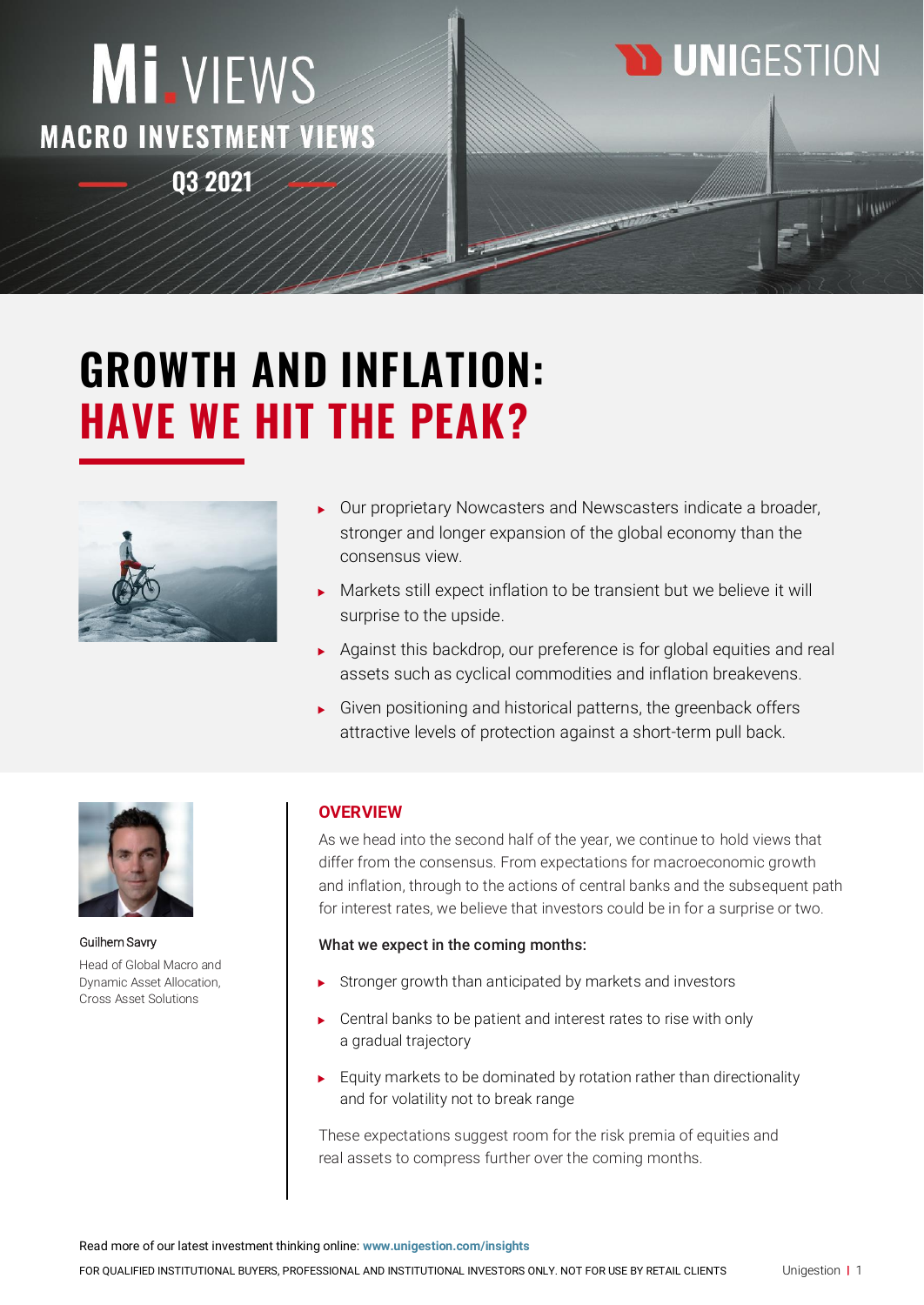## **WHILE THE CONSENSUS AND MARKETS SAY YES…**

Regarding the global economic cycle, the consensus outlook is very clear: GDP growth will have peaked in Q2 2021. The current view shared by most economists and central bankers is that the peak of ISM, payroll and retail sales data, as well as of China's credit impulse and M2, is now behind us. The expectations are now for a gradual return to potential growth, which will be reached during the course of next year. Figure 1 illustrates this expected path through the quarterly consensus forecasts for the US and Eurozone economies.



#### Figure 1: Consensus Forecasts for US and Eurozone GDP

Sources: Bloomberg, Unigestion. Data as at 31.05.2021.

In this context, the rise in inflation observed since the beginning of the year, which is the result of a combination of rising commodity prices and a lack of significant investment in many sectors constraining supply and limiting the efficiency of the supply chain, is therefore expected to be temporary.

#### **…OUR NOWCASTERS TELL A DIFFERENT STORY**

However, our proprietary Nowcaster and Newscaster indicators, which track the business cycle and inflation risk in real time via the aggregation of several hundred macroeconomic, financial and media data series, suggest a different perspective. Their indications highlight the exceptional nature of the current situation via two key findings:

- The Global Growth Nowcaster is at its highest level since 1985 (Figure 2) 1.
- $2^{1}$ The very balanced distribution of contributors, both in terms of sectoral components and geographical areas (Figure 3)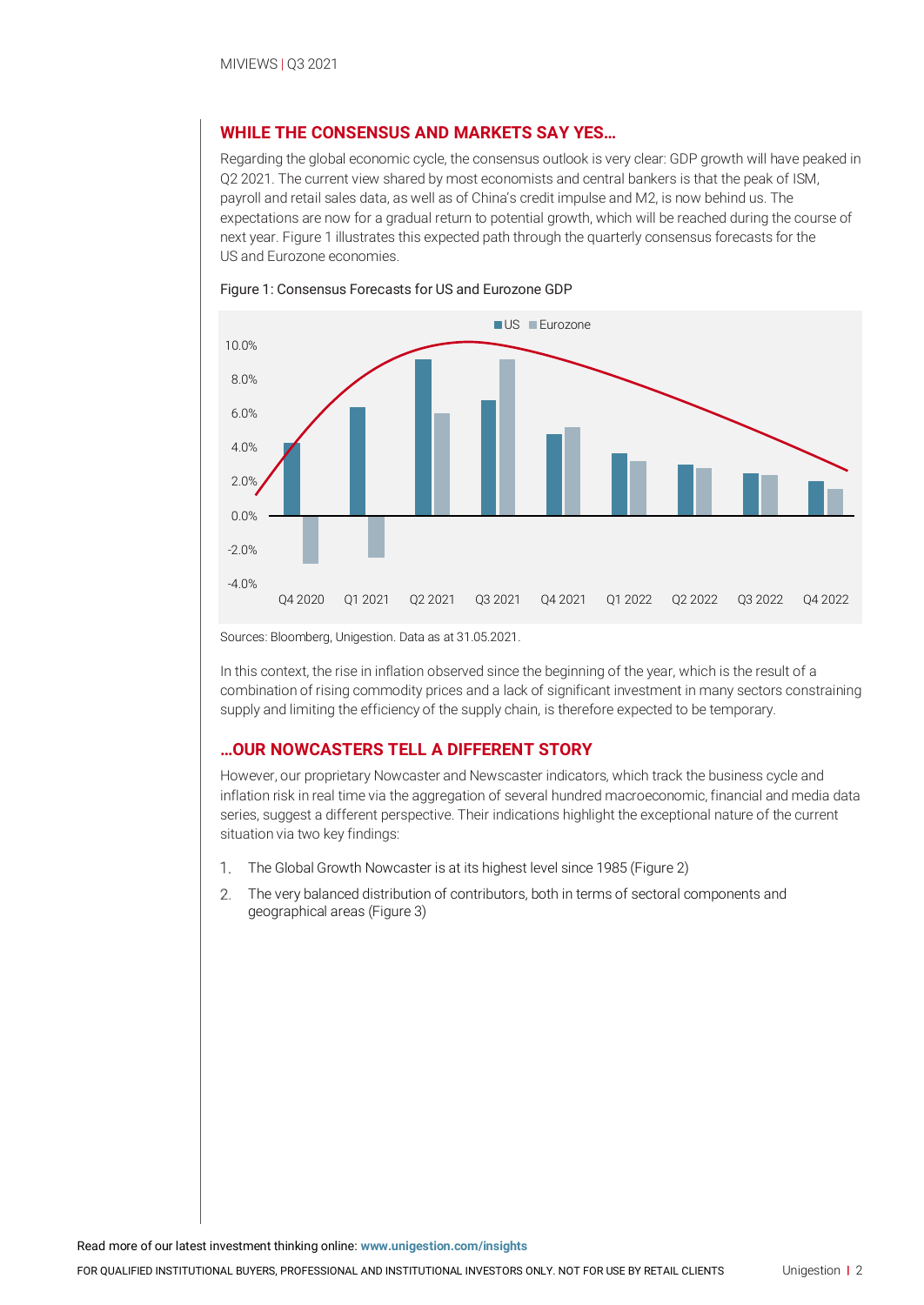

Figures 2 & 3: Global Growth Nowcaster and its Breakdown by Country and Component

Source: Bloomberg, Unigestion. Data as at 31.05.2021.

Our historical analysis shows that this level of growth typically lasts longer than what current pricing indicates. We have studied the dynamics of Nowcasters, analysing the average growth rate after it reaches a high level and its stability in terms of how long growth remains at this high rate. In our view, we have only seen one part of the economic recovery. This is the growth coming from the rebound in industrial and manufacturing activity that has been enabled by the resumption in global trade.

Because of the social distancing measures still in place in many parts of the world, the "Consumption" component, particularly that of services, has not yet regained its pre-crisis momentum or its contribution to growth. However, the consumption of services is a major creator of jobs. In the coming months, we believe that demand for services will benefit from:

- Reopening/vaccination, which will allow people to move more freely 1.
- $2.$ The exceptional level of savings, which will support a strong increase in consumption by households as well as by companies via investment

Our analysis of the components of the Global Growth Nowcaster (Figure 4) highlights perfectly the scale of the potential from the demand side to support global growth in the coming quarters while "Employment" and "Consumption" remain below the average levels observed during the previous expansions.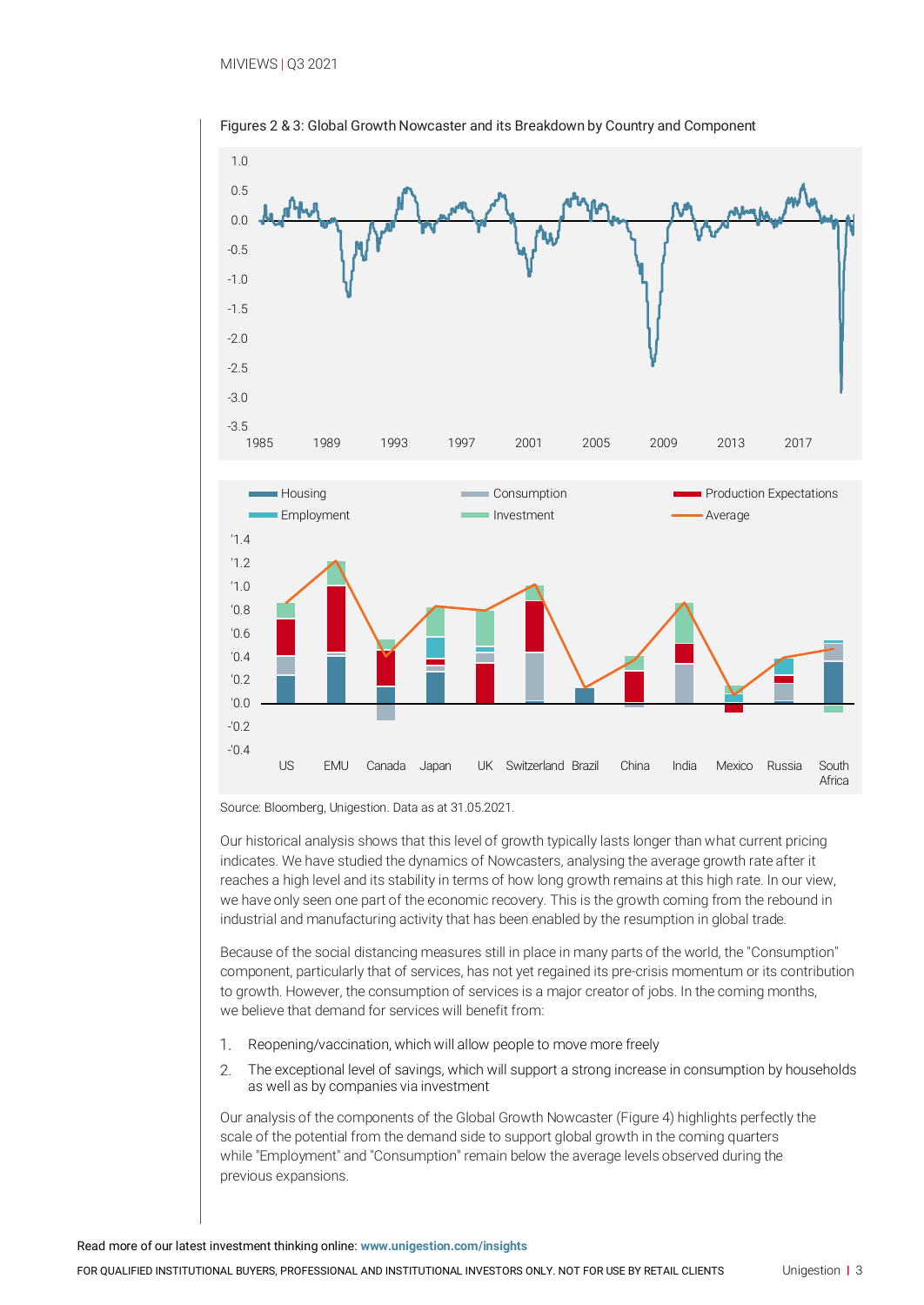

Figure 4: Global Growth Nowcaster Components

Source: Bloomberg, Unigestion. Data as at 31.05.2021.

The situation is similar for our Inflation Nowcaster, which is also up sharply to levels not seen since 1985 and has the same characteristics in terms of homogeneity of contributors (Figure 5).



Figure 5: Inflation Nowcaster Components

Source: Bloomberg, Unigestion. Data as at 31.05.2021.

This trend is also reflected in several of the inflation indicators developed by the regional Federal Reserve banks (Figure 6). In our view, US Core PCE inflation should overshoot the 2% threshold on a sustained basis on the back of a strong and rapid recovery in the labour market and we anticipate that aggregate wage costs may emerge at considerably higher levels of headline unemployment in this cycle.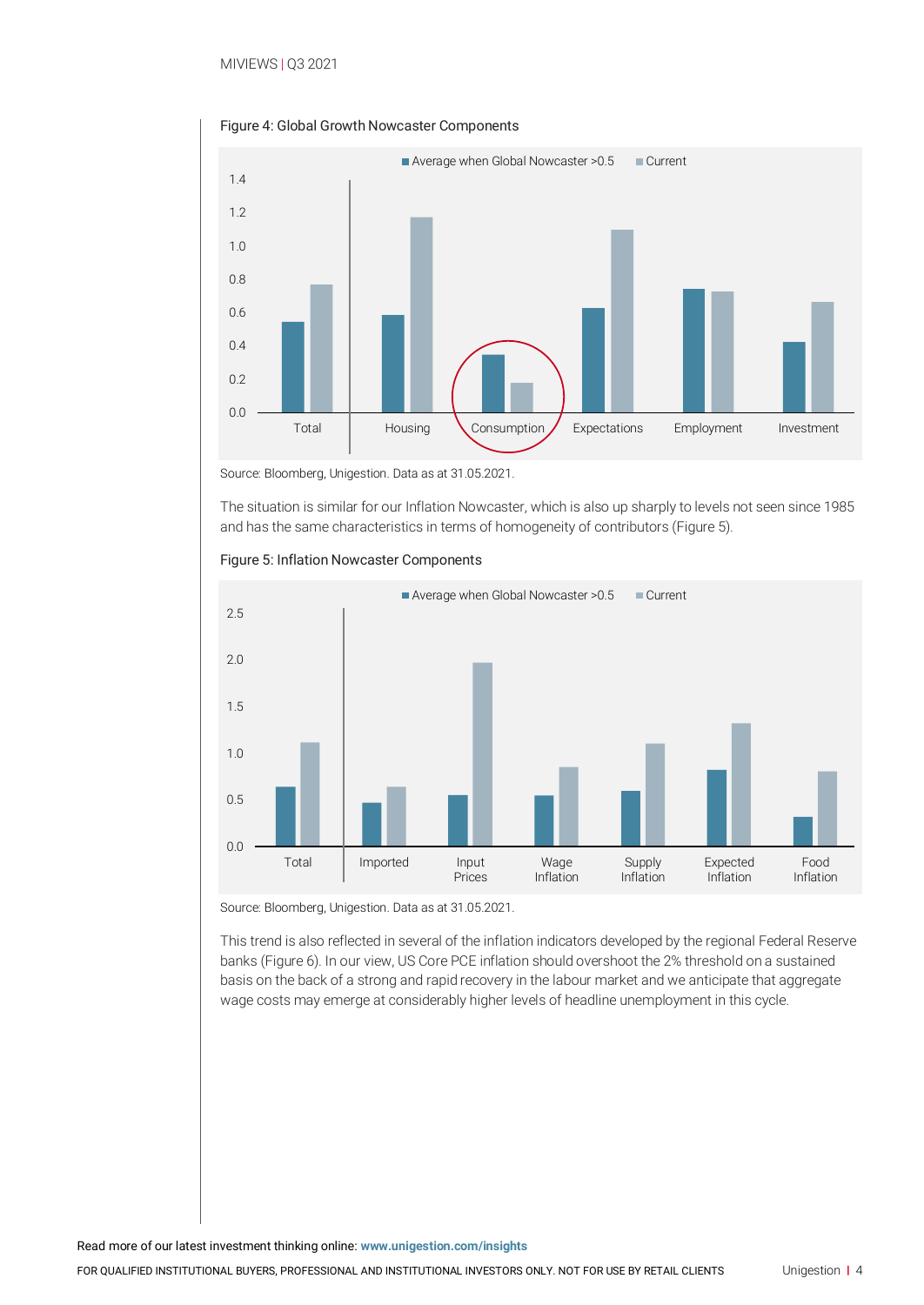



## **DESPITE RECORD NOMINAL GROWTH, WE EXPECT CENTRAL BANKS TO REMAIN PATIENT…**

The expected boost from consumption will likely have two important impacts: a significant drop in unemployment rates and a longer period of inflation at high levels. Indeed, regarding inflation dynamics, we believe that the "supply shortage" effect, which drove input prices (or the "prices paid" component of the surveys) to record levels in Q1 2021, will be joined by the "higher demand" effect. These two factors should challenge the very accommodative bias of monetary policy around the end of the summer, i.e. earlier than current pricing would suggest, leading to a change in stance at the beginning of next year at the earliest. In fact, the central banks' guidelines or forecasts could be adjusted earlier than expected in terms of unemployment rate and inflation dynamics.

Nevertheless, while we expect a rise in real bonds yields in the coming months, because they are currently at low levels based on both history and fundamentals (Figures 7 and 8), we do not anticipate central banks suddenly waking up to inflation risks and triggering a crash in bonds. Firstly, because today, "don't fight the Fed" translates as "higher real bond yields". Indeed, any gradual increase in real bond yields would be seen as a sign of a solid and sustainable recovery and a source of reconstituted ammunition for the next crisis. Secondly, because in the case of a sudden spike in real bond yields, central banks have a large spectrum of tools to cap any overshoot.

Following publication of the minutes from the June FOMC meeting, which showed changes in dot projections for 2023 and highlighted discussions about the timing of tapering, US inflation breakevens declined. This illustrates how credible the Fed remains for bonds vigilance. We therefore think that upcoming central bank meetings will likely be used to reassure investors that policymakers are unlikely to change course anytime soon. Moreover, any changes in the stance of monetary policy would be very well telegraphed and gradual.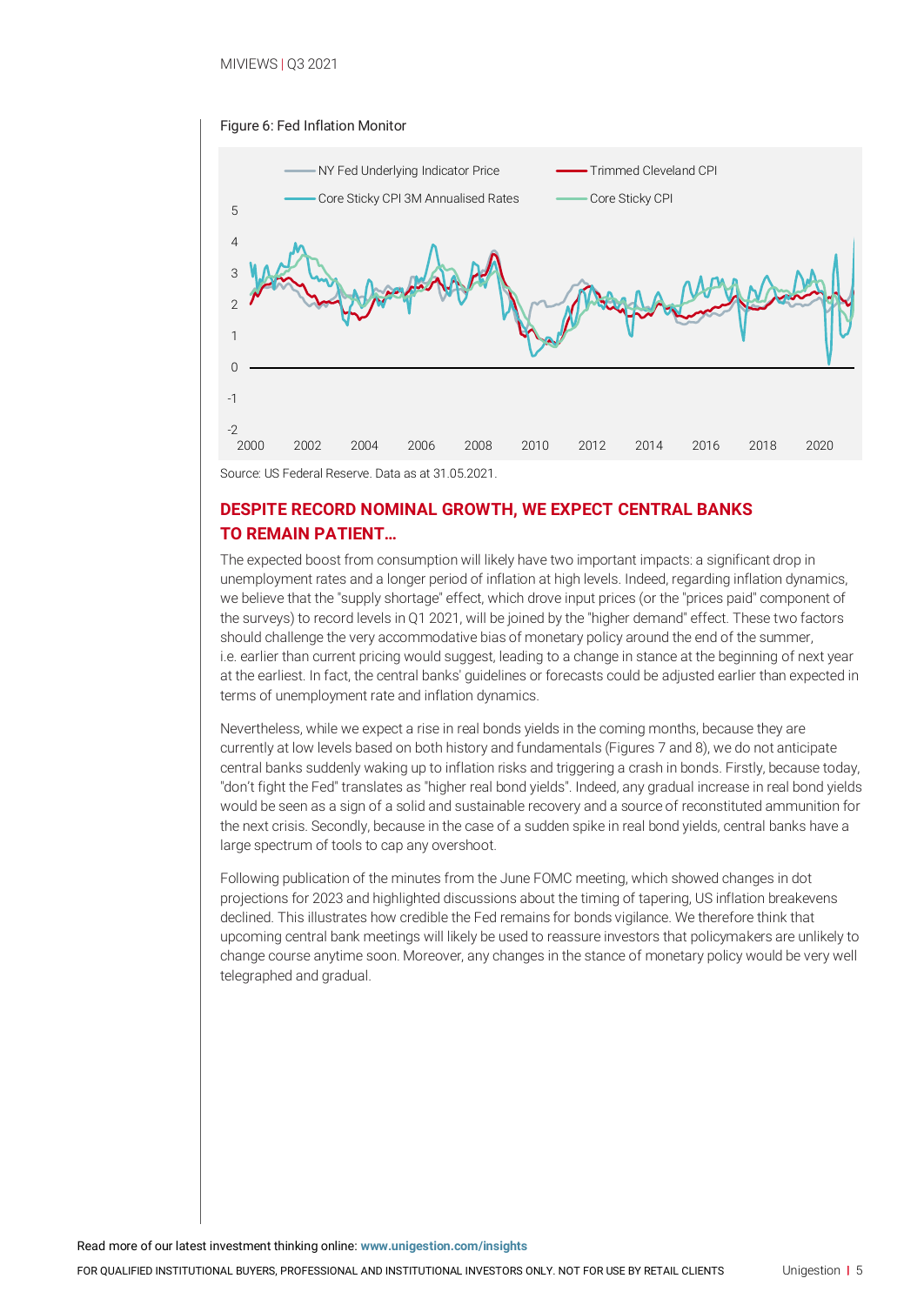

Figures 7 & 8: Real Rates and Nominal Rates vs Fundamentals

Source: Bloomberg, Unigestion. Data as at 31.05.2021.

#### **…SUPPORTING CYCLICAL AND REAL ASSETS**

Our Macro/Sentiment/Valuation framework, which has been developed to allocate our risk dynamically, currently exhibits a very favourable context for real and growth assets. On one hand, continued above-trend growth in the second half of the year, combined with central banks continuing to err on the side of caution, should help drive the next leg of the rally in global equities. On the other hand, with regard to market sentiment, which combines positioning, risk appetite and asset performance velocity, we think that active and aggressive fiscal policies have limited the scarring effects and kept private sector risk appetites buoyant.

Given the strong market rally we have observed since April last year, valuations could become a headwind. Nevertheless, we think that the uneven impact on low-income households has also meant that policy makers should err on the side of providing more accommodation to ensure an inclusive recovery. Macro policies should therefore stay much more expansionary in this cycle relative to historical recoveries at a similar stage. Consequently, we expect expensive valuations to stay limited to only certain segments thanks to a combination of a sharp growth rebound and a low level of bond yields.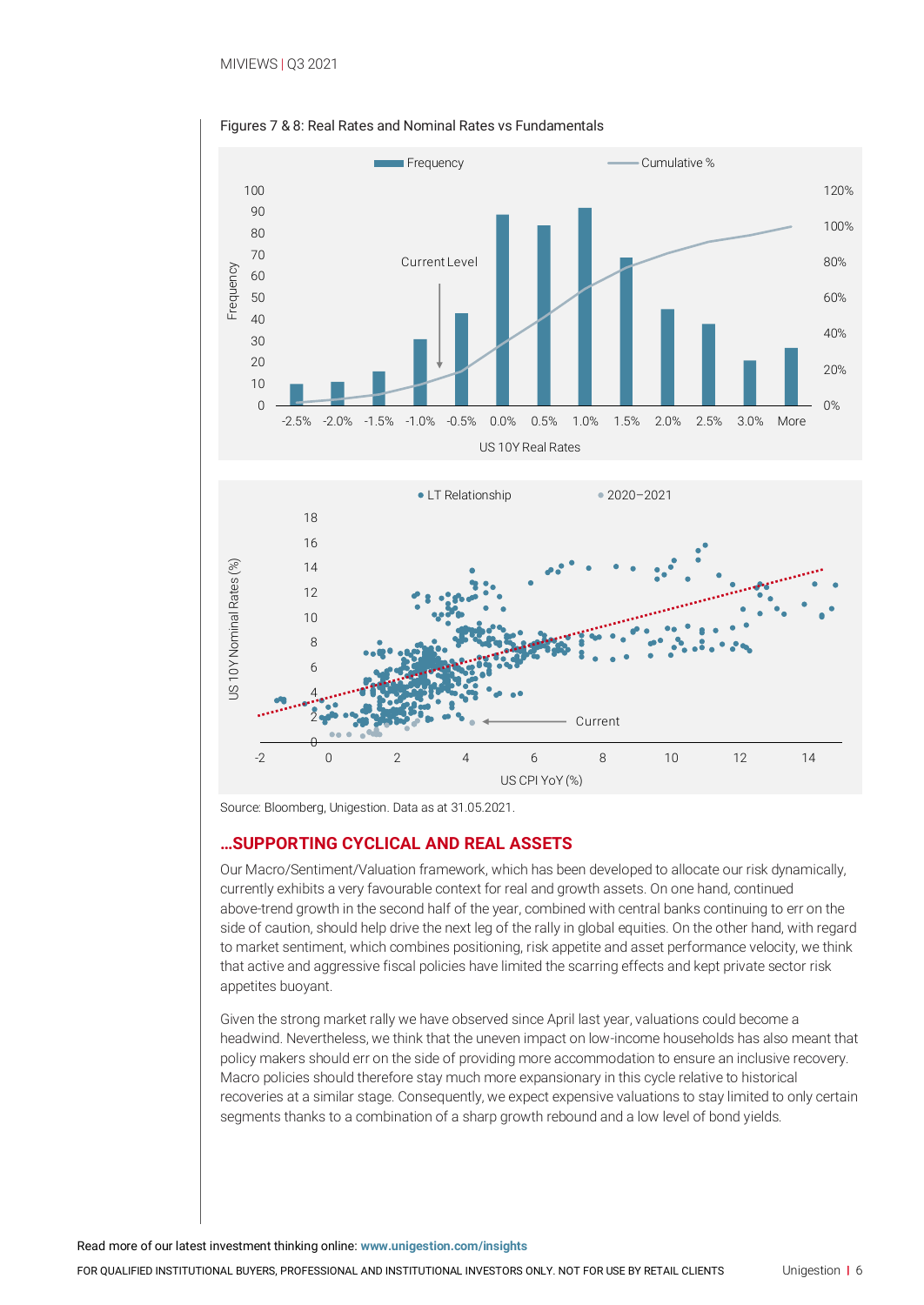#### MIVIEWS | Q3 2021

In a context of higher inflation and higher growth, we favour cyclical commodities that exhibit attractive valuations relative to history thanks to the current backwardation of the forward curve (Figure 9). Moreover, as we expect a broader and stronger expansion than consensus led by capex linked to both infrastructure investment and climate transition, real assets should outperform income and defensive assets.

#### Figure 9: Historical Valuation Indicator



Source: Bloomberg, Unigestion. Data as at 31.05.2021.

Next is for the market to realise that the macro momentum peak is not behind us, there are no signs that it will slowdown meaningfully and that activity levels will remain robust in the second half of the year, leading to a continued positive earnings tailwind. That might be confirmed as we go through the summer, especially as consumption and capex continue to grow.

Against such a backdrop of higher-than-forecast inflation, investors should favour businesses with pricing power that can improve their margins if input prices increase. Consequently, with the first phase of reflation-triggered rotation across and within assets through a sensitivity to higher bond yield analysis, we think that the expansion will likely lead to more discrimination based on the difference between "price maker" and "price taker".

In this context, we continue to favour assets that combine high cyclical sensitivity and moderate valuations. Within equity indices, European, Japanese and emerging equities are favoured, as well as cyclical commodities and inflation breakevens, which historically provide a good hedge against persistently high inflation. Conversely, we maintain a negative view on sovereign bonds and defensive currencies such as the CHF, EUR and SEK.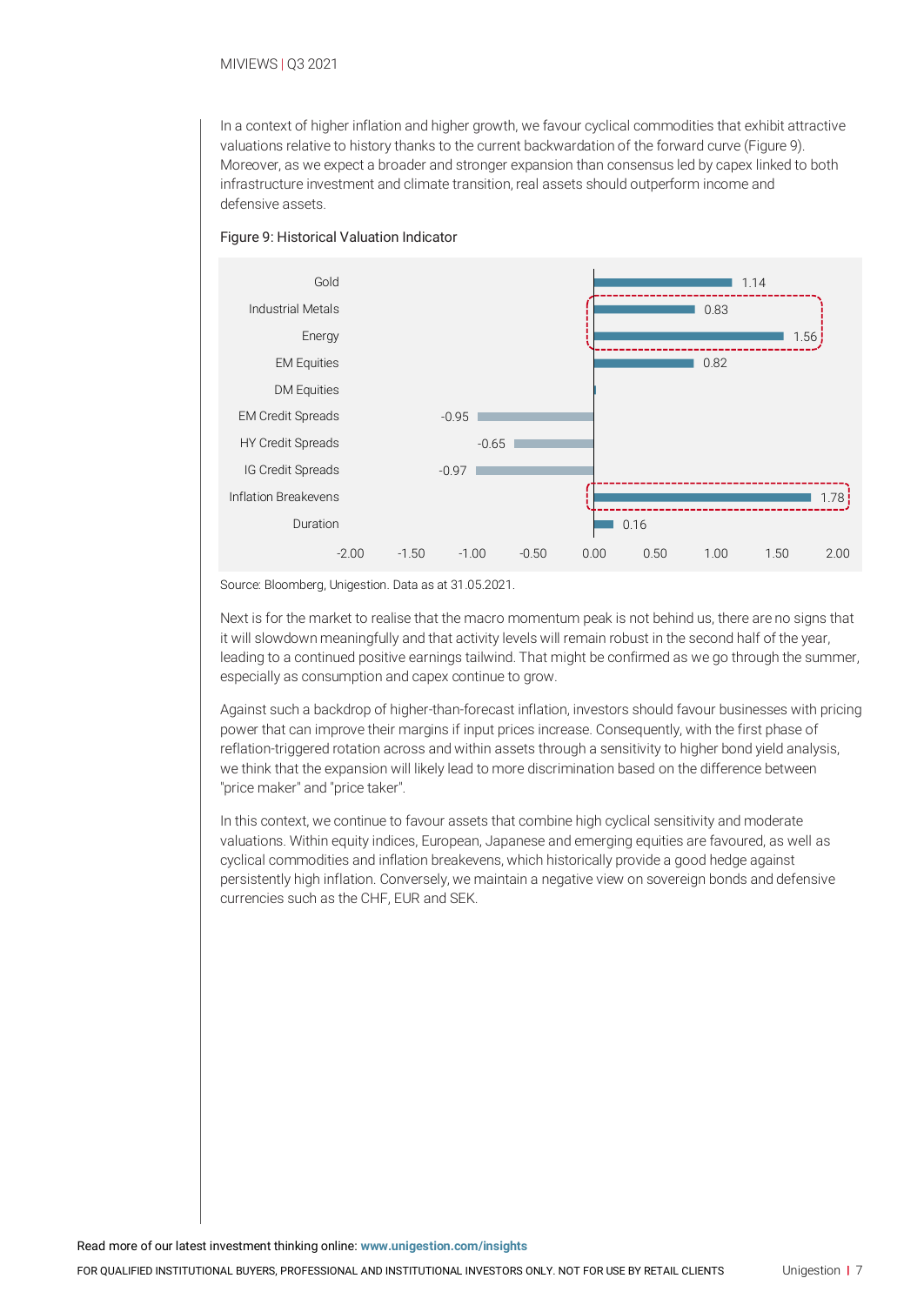### **WHAT ARE THE RISKS?**

The key risk is the emergence of Covid-19 variants which may be resistant to vaccines, especially in emerging markets, where the pace of vaccination efforts has been slower than in developed markets. Another risk to watch is the potential overshoot of the implicit 2.5% Core PCE inflation threshold in the US, bringing about a disruptive shift in Fed policy expectations. Regarding these two alternative scenarios, we believe that the main risk is one of upside surprise rather than on the negative side. Combined analysis of historical returns (the USD's "smile" profile), current positioning with CTA and active managers adopting crowded short USD positions (Figure 10) and the low cost of carry, shows that the long USD trade-weighted offers attractive characteristics in both risk scenarios.





Source: Bloomberg, Unigestion. Data as at 31.05.2021.

Our outlook expectations – stronger growth than markets and investors are anticipating, patient central banks, equity markets dominated by rotation rather than directionality, rates rising but gradually, volatility not breaking range – suggest room for the risk premia of equities and real assets to compress further over the coming months.